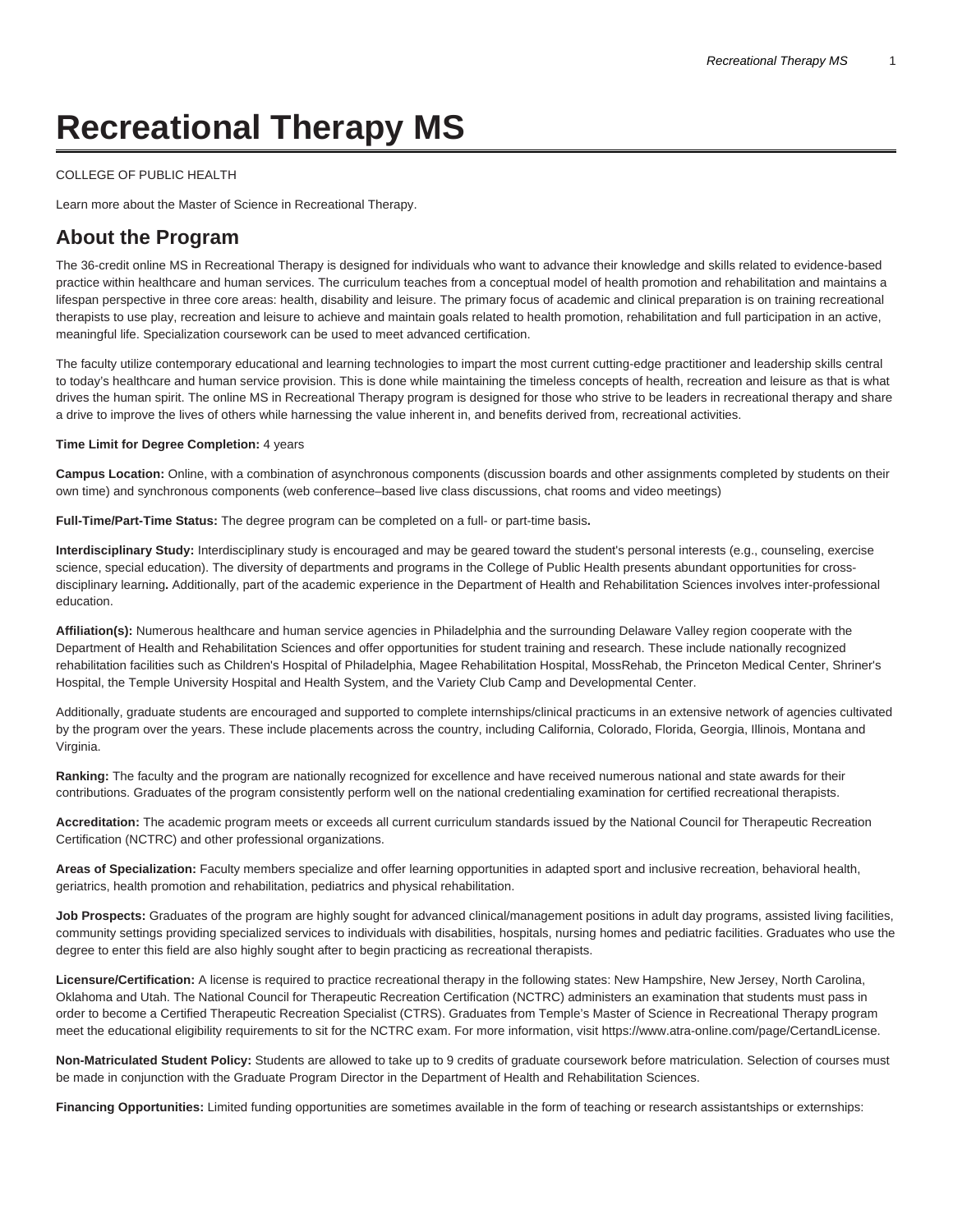#### 2 Recreational Therapy MS

- Assistants are expected to devote up to 20 hours per week to teaching or research obligations. Availability depends on courses offered or whether faculty have externally funded research grants. Assignments vary depending on the nature of the grant. Assistantships carry a stipend and partial or full tuition remission.
- Graduate Externs are hired by other divisions of the university, which make offers directly. For example, Campus Recreation hires externs to conduct student recreation events, and the Institute on Disabilities hires externs to assist with various projects. Externs do not receive tuition remission.

Applying for a position as a Teaching or Research Assistant or Graduate Extern is done online and involves outlining relevant qualifications and experience. Students are notified as opportunities become available.

# **Admission Requirements and Deadlines**

#### **Application Deadline:**

Fall: March 1 Spring: November 1

All applicants to the MS in Recreational Therapy program must apply via the Centralized Application Service for Public Health (SOPHAS). The system can be accessed at [https://sophas.liaisoncas.com/.](https://sophas.liaisoncas.com/applicant-ux/)

#### **Letters of Reference:**

Number Required: 3

From Whom: One letter of recommendation should be written by a faculty member who can comment on your academic ability. The others can be from professional references who can speak to your work-related competencies.

**Coursework Required for Admission Consideration:** If admitted, students lacking NCTRC national credentialing are required to take leveling and supportive undergraduate courses, in addition to the MS degree requirements, prior to completion of 15 credits in the program.

**Bachelor's Degree in Discipline/Related Discipline:** A baccalaureate degree from an accredited institution is required. All undergraduate majors are considered. A GPA of 3.0 or higher on a 4.0 scale is required, but applicants with a GPA below 3.0 may be considered for admission based on scores at or above the 65th percentile on the Graduate Record Exam (GRE) or Miller Analogy Test (MAT) or a GPA of 3.25 in 9 credits of graduate-level coursework.

**Statement of Goals:** Write an essay of approximately 1,000 words that responds to these questions:

- How have your recreation and leisure experiences contributed to your health and personal growth? Consider different areas of wellness and how these components have interacted and influenced each other in your life.
- What, if any, experience do you have in working with individuals with disabilities?
- What are your interests in and career goals related to recreational therapy?

Your essay is evaluated on the quality of your writing and synthesis of ideas, which are expected to be of a certain standard at the master's level. It benefits your application if you highlight relevant active volunteerism, work experience(s) that developed relevant skills, and/or past leadership experience. The essay allows the department to determine your fit with the program.

#### **Standardized Test Scores:**

GRE/MAT: Optional, although applicants who believe GRE scores would complement their application are encouraged to submit scores to [SOPHAS](https://sophas.liaisoncas.com/applicant-ux/) using code 0151.

Applicants who earned their baccalaureate degree from an institution where the language of instruction was other than English, with the exception of those who subsequently earned a master's degree at a U.S. institution, must report scores for a standardized test of English that meet these minimums:

- TOEFL iBT: 79 (send officially to [SOPHAS](https://sophas.liaisoncas.com/applicant-ux/) using the SOPHAS-specific TOEFL code 5688)
- IELTS Academic: 6.5
- PTE Academic: 53
- Duolingo: 110

**Clearances:** The Recreational Therapy MS program requires students to complete clinical/field education experiences at various facilities. These placements require criminal background checks, Act 33/34 clearances, and perhaps a drug screen. Placements may also require the student to maintain personal health insurance and/or to submit proof of a physical and immunization records. The results of these requirements may limit and potentially eliminate placement options for the student, thus resulting in their inability to meet graduation requirements. Additionally, conviction of a misdemeanor, felony, or felonious or illegal act may prevent the individual from becoming credentialed and/or licensed to practice in the field of therapeutic recreation.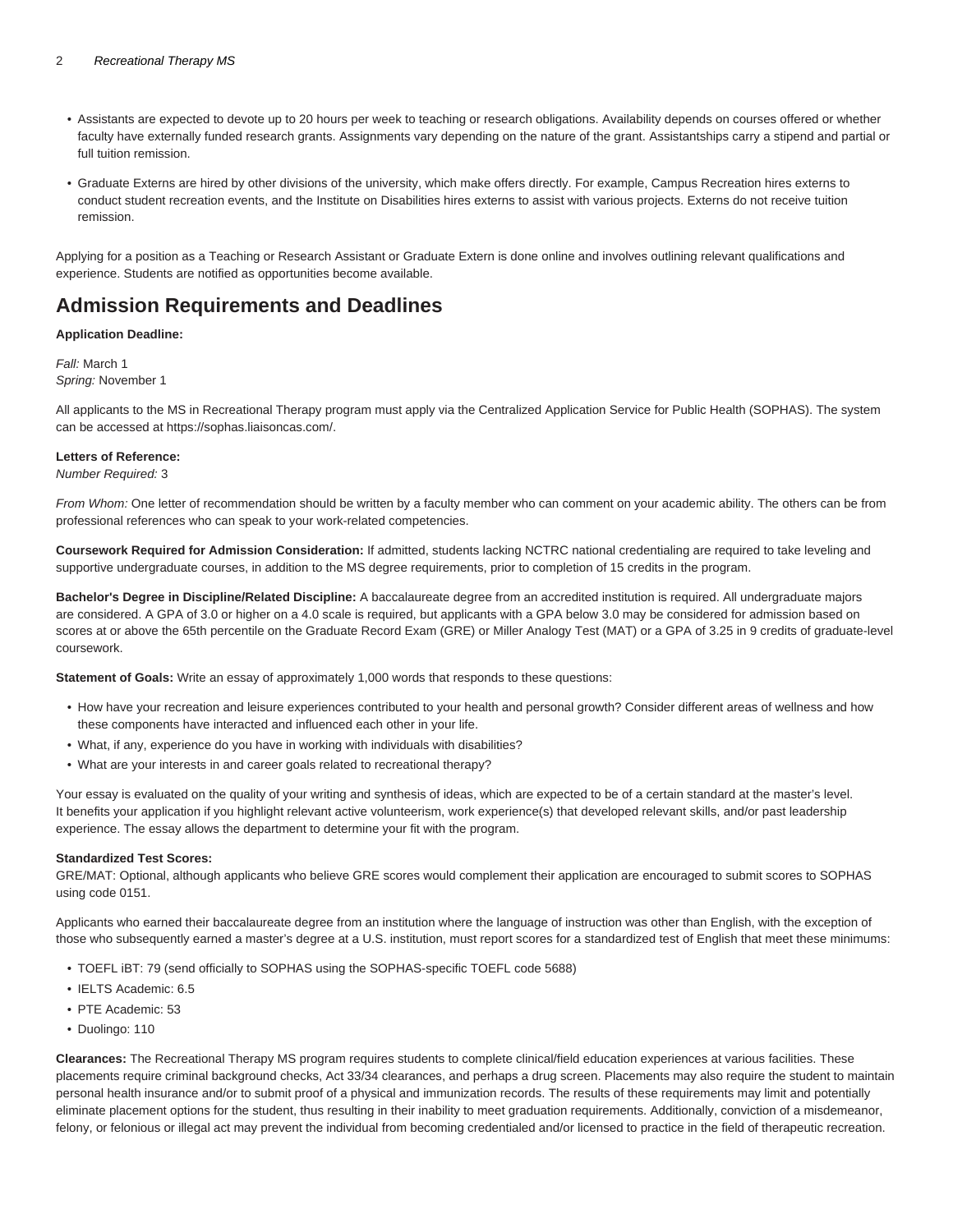**Resume:** Current professional resume required.

**Transfer Credit:** Graduate credits from an accredited institution are considered for transfer into the MS in Recreational Therapy degree program. Such courses are reviewed by the MS Program Coordinator to determine whether they are equivalent to coursework offered at Temple and fulfill any degree requirements. The grade must be a "B" or better in order to transfer and have been earned within five years of applying to the program. The maximum number of credits that may be transferred into the MS program is 6.

# **Program Requirements**

#### **General Program Requirements:**

Number of Credits Required Beyond the Baccalaureate:

- 36 for those who hold NCTRC national certification (see Course Sequence A).
- 36 plus 3 credits of Recreational Therapy-specific leveling coursework for those without NCTRC national certification (see Course Sequence B). Note that other supportive coursework may be required to sit for the national credentialing examination for therapeutic recreation specialist certification. Specialization electives can be used to meet advanced certification from NCTRC after one year of full-time employment as a recreational therapist.

Required Courses:

1

## **Course Sequence A (for those with NCTRC national certification)**

| Code                                                   | <b>Title</b>                                                                     | <b>Credit</b><br><b>Hours</b> |
|--------------------------------------------------------|----------------------------------------------------------------------------------|-------------------------------|
| <b>HRPR 5001</b>                                       | Current and Emerging Issues in Public Health and Health Professions <sup>1</sup> | $\mathbf 0$                   |
| <b>A1: Required Core Graduate Courses</b>              |                                                                                  |                               |
| <b>RCTH 5001</b>                                       | Graduate Research I in Recreational Therapy                                      | 3                             |
| <b>RCTH 5102</b>                                       | Recreational Therapy: Now and Then                                               | 3                             |
| <b>RCTH 5301</b>                                       | Evidence Based Practice in Recreational Therapy I                                | 3                             |
| <b>RCTH 5302</b>                                       | Evidence Based Practice in Recreational Therapy II                               | 3                             |
| <b>RCTH 5311</b>                                       | Conceptual and Contemporary Issues in Recreational Therapy                       | 3                             |
| <b>RCTH 5312</b>                                       | Leisure, Health, and Recreational Therapy Interventions                          | 3                             |
| <b>RCTH 5402</b>                                       | Recreational Therapy Administration and Management                               | 3                             |
| <b>RCTH 5442</b>                                       | Program Planning and Practice in Recreational Therapy                            | 3                             |
| <b>A2: Electives</b>                                   |                                                                                  |                               |
| Select four of the following based on interests/needs: |                                                                                  | 12                            |
| <b>HRPR 8985</b>                                       | Teaching in Higher Education: Health Professions                                 |                               |
| <b>RCTH 5009</b>                                       | Entrepreneurship in the Health Professions                                       |                               |
| <b>RCTH 5201</b>                                       | Managing Dementia Care                                                           |                               |
| <b>RCTH 5204</b>                                       | Recreational Therapy and Assistive Technology                                    |                               |
| <b>RCTH 5212</b>                                       | Play and Pediatric Development                                                   |                               |
| <b>RCTH 5213</b>                                       | Therapeutic Play, Recreation and Children's Health                               |                               |
| <b>RCTH 5214</b>                                       | Child Life Interventions                                                         |                               |
| <b>RCTH 5250</b>                                       | Special Topics in Recreational Therapy                                           |                               |
| <b>RCTH 5314</b>                                       | Leisure-time Physical Activity and Community Engagement in Recreational Therapy  |                               |
| <b>RCTH 5315</b>                                       | Social Engagement and Community Participation in Recreational Therapy            |                               |
| <b>RCTH 5316</b>                                       | Measuring Health and Disability: The ICF Model                                   |                               |
| <b>RCTH 5382</b>                                       | <b>Independent Study</b>                                                         |                               |
| <b>Total Credit Hours</b>                              |                                                                                  | 36                            |

This common College Core course is required of all incoming graduate students in the College of Public Health. It is available completely online and designed such that students can complete the modules at their own pace over the course of their degree program.

### **Course Sequence B (for those without NCTRC national certification)**

| Code                                                   | Title                                                                            | <b>Credit</b><br><b>Hours</b> |
|--------------------------------------------------------|----------------------------------------------------------------------------------|-------------------------------|
| <b>HRPR 5001</b>                                       | Current and Emerging Issues in Public Health and Health Professions <sup>1</sup> |                               |
| B1: Required Leveling/Supportive Undergraduate Courses |                                                                                  |                               |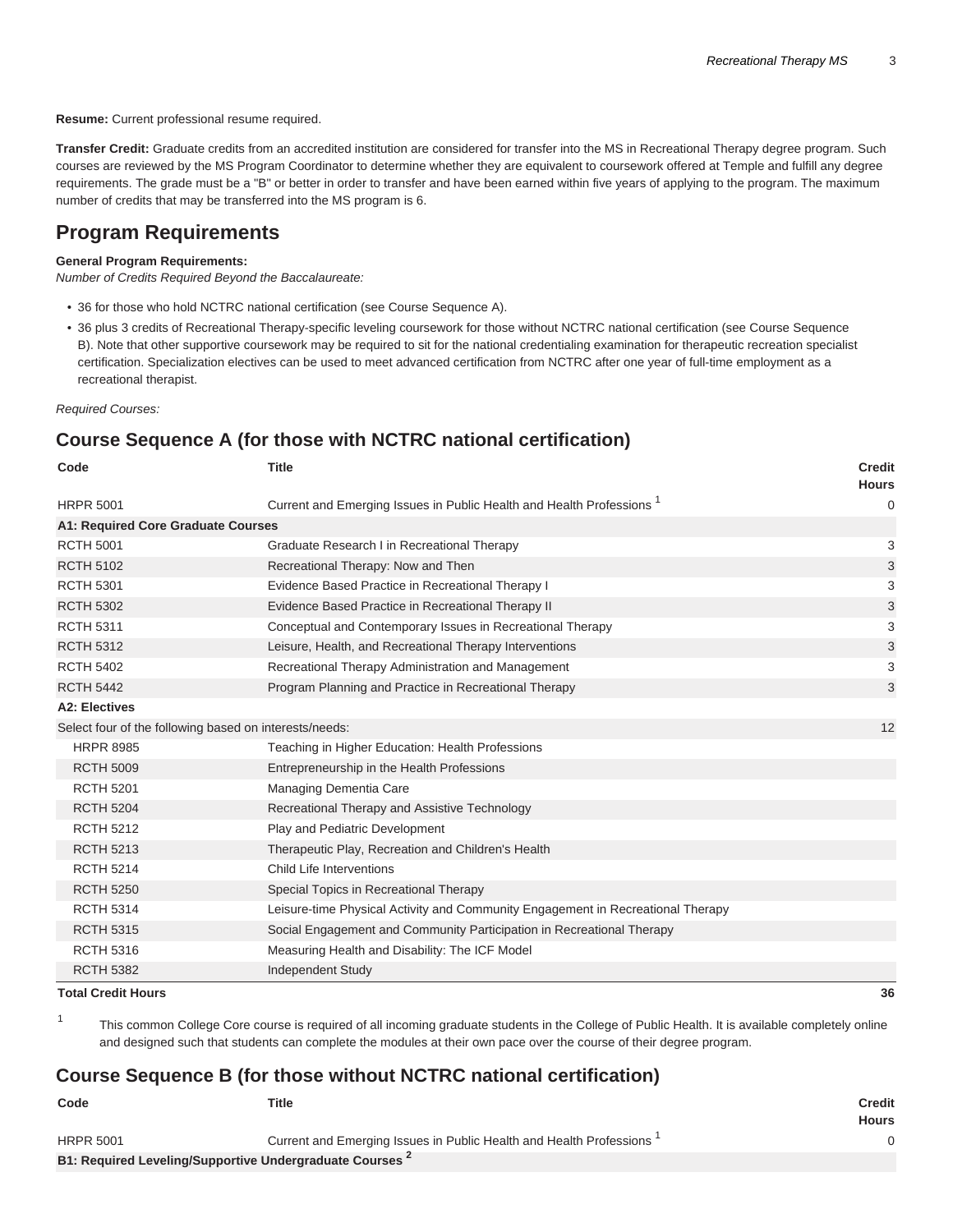| <b>KINS 1223</b>                                                                                                                                   | Human Anatomy and Physiology I                                                  | $\overline{4}$                |  |  |
|----------------------------------------------------------------------------------------------------------------------------------------------------|---------------------------------------------------------------------------------|-------------------------------|--|--|
| <b>PSY 2201</b>                                                                                                                                    | Foundations of Psychopathology                                                  | 3                             |  |  |
| PSY 2301                                                                                                                                           | Foundations of Developmental Psychology                                         | 3                             |  |  |
| <b>RCTH 3096</b>                                                                                                                                   | Assessment and Documentation in Recreational Therapy                            | 3                             |  |  |
| Additional credits in a variety of Health and Human Service content areas (e.g., medical terminology, public health, social work, sociology, etc.) |                                                                                 |                               |  |  |
| Code                                                                                                                                               | Title                                                                           | <b>Credit</b><br><b>Hours</b> |  |  |
| <b>B2: Required Core Graduate Courses</b>                                                                                                          |                                                                                 |                               |  |  |
| <b>RCTH 5001</b>                                                                                                                                   | Graduate Research I in Recreational Therapy                                     | 3                             |  |  |
| <b>RCTH 5102</b>                                                                                                                                   | Recreational Therapy: Now and Then                                              | 3                             |  |  |
| <b>RCTH 5301</b>                                                                                                                                   | Evidence Based Practice in Recreational Therapy I                               | $\sqrt{3}$                    |  |  |
| <b>RCTH 5302</b>                                                                                                                                   | Evidence Based Practice in Recreational Therapy II                              | 3                             |  |  |
| <b>RCTH 5311</b>                                                                                                                                   | Conceptual and Contemporary Issues in Recreational Therapy                      | 3                             |  |  |
| <b>RCTH 5312</b>                                                                                                                                   | Leisure, Health, and Recreational Therapy Interventions                         | 3                             |  |  |
| <b>RCTH 5402</b>                                                                                                                                   | Recreational Therapy Administration and Management                              | $\ensuremath{\mathsf{3}}$     |  |  |
| <b>RCTH 5442</b>                                                                                                                                   | Program Planning and Practice in Recreational Therapy                           | 3                             |  |  |
| <b>RCTH 5787</b>                                                                                                                                   | Recreational Therapy Practicum <sup>3</sup>                                     | 3                             |  |  |
| <b>B3: Electives</b>                                                                                                                               |                                                                                 |                               |  |  |
| Select three of the following based on interests/needs:                                                                                            |                                                                                 |                               |  |  |
| <b>RCTH 5009</b>                                                                                                                                   | Entrepreneurship in the Health Professions                                      |                               |  |  |
| <b>RCTH 5201</b>                                                                                                                                   | Managing Dementia Care                                                          |                               |  |  |
| <b>RCTH 5204</b>                                                                                                                                   | Recreational Therapy and Assistive Technology                                   |                               |  |  |
| <b>RCTH 5212</b>                                                                                                                                   | Play and Pediatric Development                                                  |                               |  |  |
| <b>RCTH 5213</b>                                                                                                                                   | Therapeutic Play, Recreation and Children's Health                              |                               |  |  |
| <b>RCTH 5214</b>                                                                                                                                   | Child Life Interventions                                                        |                               |  |  |
| <b>RCTH 5250</b>                                                                                                                                   | Special Topics in Recreational Therapy                                          |                               |  |  |
| <b>RCTH 5261</b>                                                                                                                                   | Disability Seminar on Developmental Disabilities and Mental Health Conditions   |                               |  |  |
| <b>RCTH 5271</b>                                                                                                                                   | Disability Seminar on Physical and Neurological Health Conditions               |                               |  |  |
| <b>RCTH 5314</b>                                                                                                                                   | Leisure-time Physical Activity and Community Engagement in Recreational Therapy |                               |  |  |
| <b>RCTH 5315</b>                                                                                                                                   | Social Engagement and Community Participation in Recreational Therapy           |                               |  |  |
| <b>RCTH 5316</b>                                                                                                                                   | Measuring Health and Disability: The ICF Model                                  |                               |  |  |
| <b>RCTH 5382</b>                                                                                                                                   | Independent Study                                                               |                               |  |  |

#### **Total Credit Hours 36**

1 This common College Core course is required of all incoming graduate students in the College of Public Health. It is available completely online and designed such that students can complete the modules at their own pace over the course of their degree program.

2 Depending on one's undergraduate major, some requirements may have already been completed. These credits do not count toward the MS credit totals, but are needed in order to be eligible to sit for the NCTRC certification exam (see <https://www.nctrc.org/>). The MS Program Coordinator reviews official transcript(s) and identifies any coursework needed. Any uncompleted requirements may be taken at an institution other than Temple University, with approval of the MS Program Coordinator. All required leveling/supportive undergraduate coursework must be completed by the time the student has accrued 15 credits in the MS program at Temple University.

3 RCTH 5787 Recreational Therapy Practicum is a 600-hour field placement experience under the supervision of a full-time Certified Therapeutic Recreation Specialist (CTRS) at an approved agency site. The student works with a faculty advisor in the selection of a site for this experience. RCTH 5787 is designed to meet NCTRC internship requirements for eligibility to sit for the NCTRC certification exam.

#### **Minimum Grade to be Earned for All Required Courses:** B-

**Culminating Event:** Successful completion of coursework constitutes the culminating event.

# **Contacts**

## **Program Web Address:**

[https://www.temple.edu/academics/degree-programs/recreational-therapy-ms-hp-rlth-ms](https://www.temple.edu/academics/degree-programs/recreational-therapy-ms-hp-rlth-ms/)